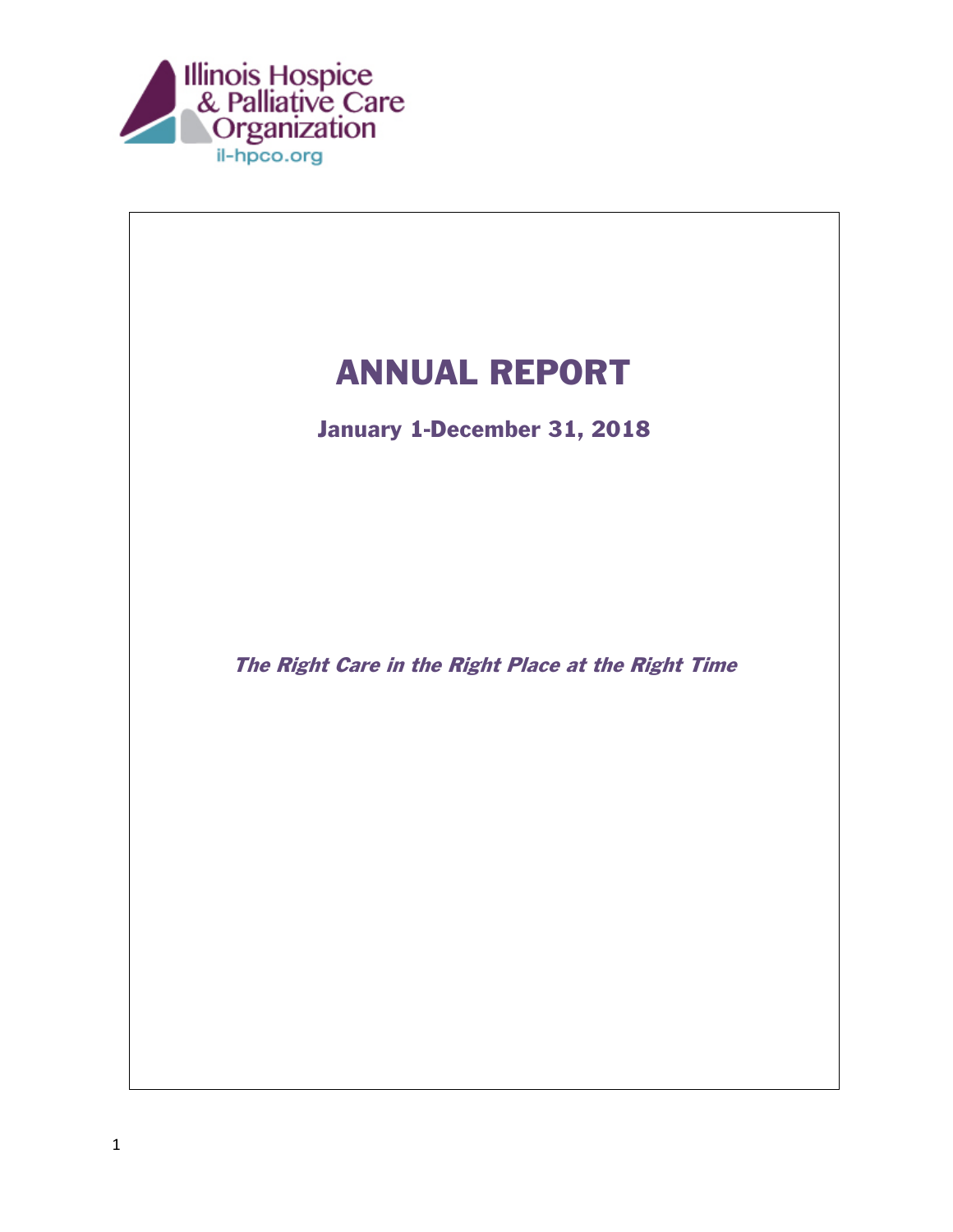

The Illinois Hospice and Palliative Care Organization (IL HPCO) was founded in 1980 and is committed to promoting and enhancing end of life care in the state of Illinois, through education, advocacy, technical and supportive services.

### IL HPCO's Mission

# To expand access to exceptional hospice and palliative care for patients and families coping with the close of life experience.

The object of hospice care is to treat the whole person, not the disease. It is familycentered care that addresses the physical, spiritual, emotional, and practical needs of a patient with a life-threatening illness. An interdisciplinary team of health care professionals work with the patient and family to design and implement a plan of care unique to each patient.

# 2018 Accomplishments

IL-HPCO continues to grow and expand value to its members. 2018 started with the Board leadership holding a professionally-conducted strategic planning session. The focus for 2018 will be Advocacy and Education. Please see below the most important accomplishments of your state organization.

- Provided three audio conferences on Payment & Billing to all IL-HPCO members
- Engaged IDPH Officials in ongoing discussions about POLST IL
- Increased bed limit in Hospice Homes from 16 to 20
- Offered Hospice Home Webinars at discount to all IL-HPCO members
- Sent two POLST representatives to National POLST Committee meeting
- Partnered with Weatherbee with BootCamp
- Holds two seats and send IL-HPCO representatives to Palmetto GBA Hospice meetings
- Offered Wisconsin hospice IL-HPCO member discounts through mid 2019
- Maintains a stakeholder Board of Directors, providing over 50% Provider Leaders
- Published six Newsletters
- Provided Hospice News Network to all IL-HPCO members monthly
- Co-hosted interdisciplinary roundtable at Northwestern Univ on POLST
- Strengthened strategic partnership with GIPPCC, IDHP Advisory Board on Hospice and Palliative Care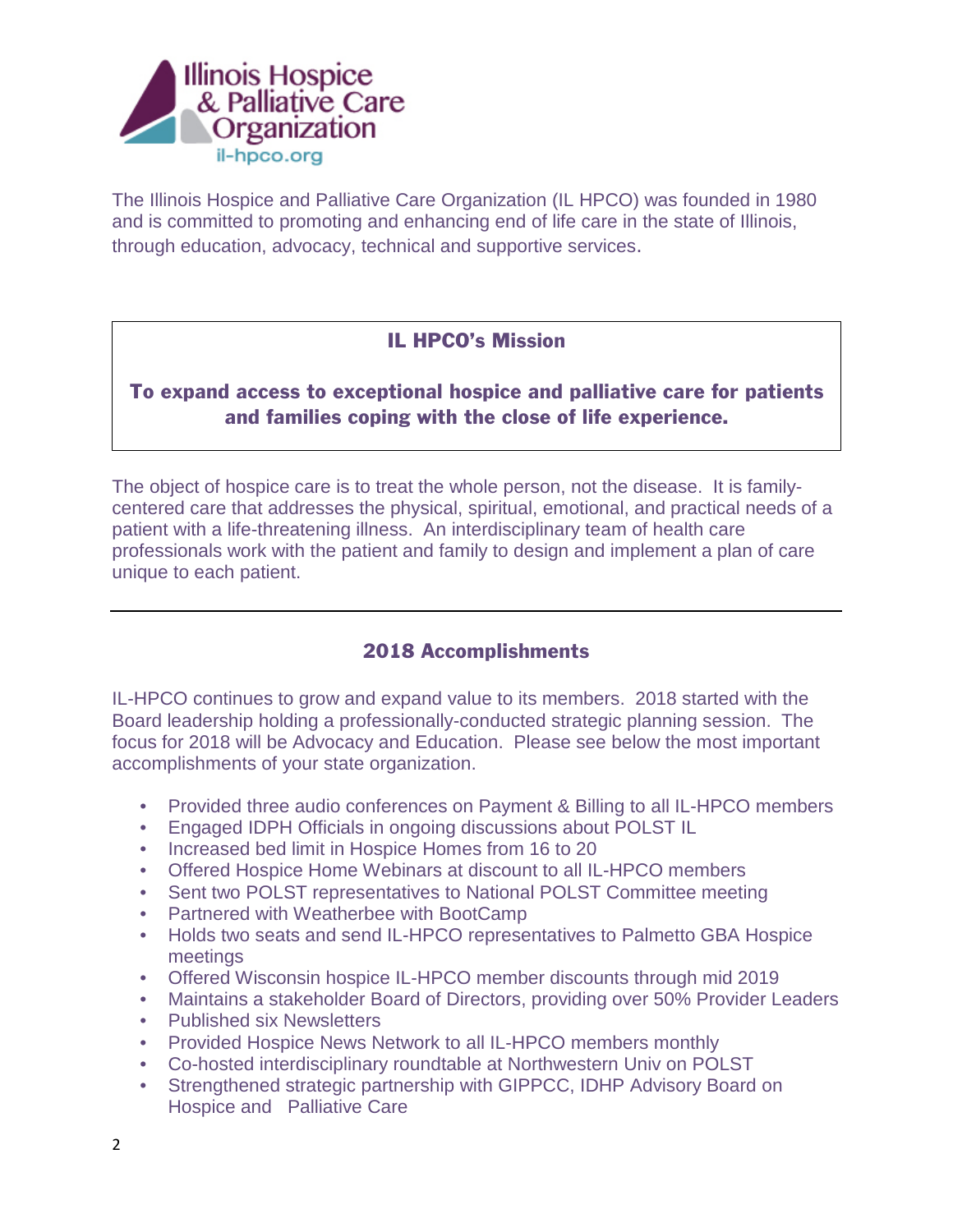

- Increased Annual Conference Attendance
- Increased Sponsorships at the Platinum and Exhibitor level
- Launched a Task Force on Elimination of Room and Board Payment
- Established quarterly meeting with HFS and Illinois Association of Managed Health Plans

## 2019 Goals

- Elimination of Room and Board Pass Through
- Palliative Care in the Community focus with IL-HPCO Workgroup
- Quarterly Regional Meetings
- Quarterly Reimbursement Audio Conferences
- Quarterly meetings with IL-HPCO member payment leaders and MCO leaders
- Quarterly meetings with IL-HPCO member payment leaders and IL DHFS
- Annual Education Pre-Conference in Naperville October 16
- Annual Education Conference in Naperville October 17
- Webinars and other e-learning opportunities
- Educational opportunities with strategic partners, GIPPCC, POLST, Weatherbee, Hospice Home Network
- Legislative Advocacy Day in Springfield-April 3 and Fall TBA
- Partnerships with Illinois Health and Hospital Association and GIPPCC
- POLST/ACP Resources, Tools and Education
- Ongoing enhancement of Website Content, Resources and Communications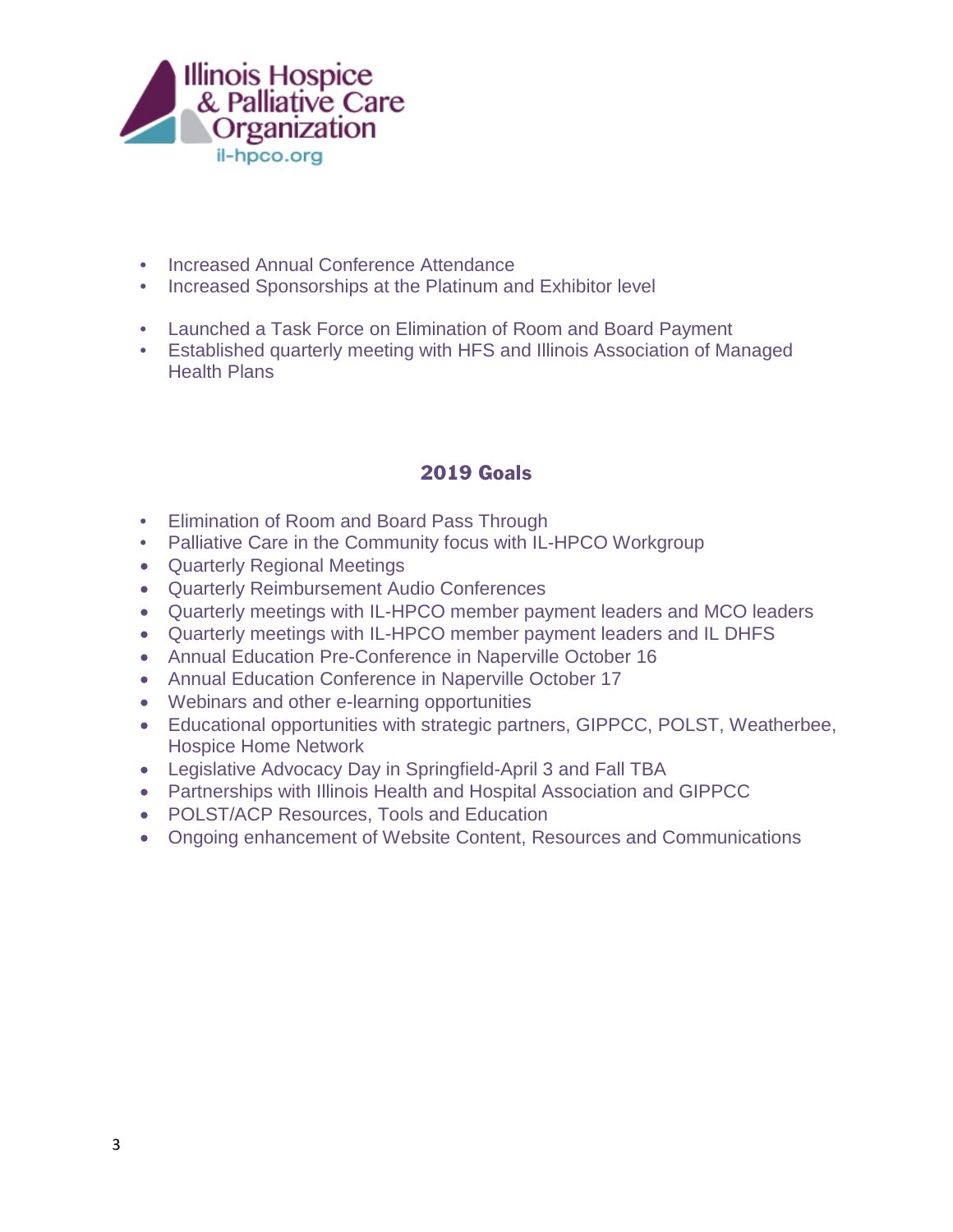

## **Membership** 2018

**Blessing Hospice & Palliative Care Celtic Healthcare Marion Celtic Healthcare Shilo O'Fallon Celtic Healthcare Vernon Chicago HOPE Family Hospice of Belleville FHN Hospice Guiding Light Harbor Light Heartland Hospice/Frankfort Heartland Hospice/Westmont Heritage Healthcare Hospice of Calumet Area Hospice of Kankakee Joliet Area Community Hospice JourneyCare Kish Health Systems Hospice Lincolnland Hospice/Sarah Bush Loyola Medicine Hospice Maple Creek Hospice Memorial Home Services Hospice Northern Illinois Hospice Peace Hospice Rainbow Hospice & Palliative Care Residential Hospice Safe Haven Hospice Seasons Hospice & Palliative Care Serenity St. Margaret's Hospice Transitions Hospice Vitas Healthcare #31 Vitas Healthcare #35 Vitas Healthcare #37 Vitas Healthcare #38 Vitas Healthcare #73 VNA Health**

**Consolo Services The Horton Group**